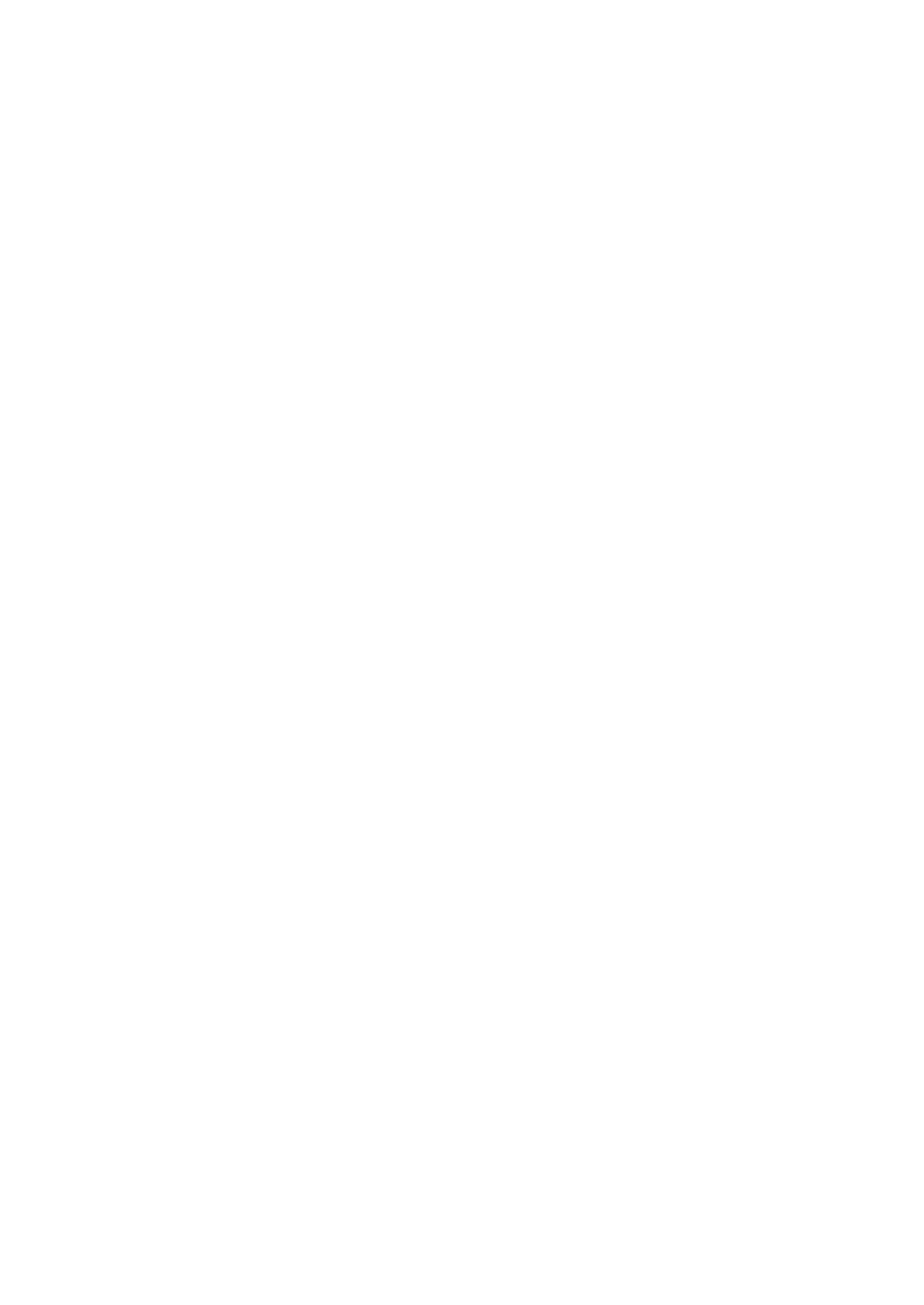### **Contents**

| <b>Introduction</b>          |  |
|------------------------------|--|
| <b>Release Notes</b>         |  |
|                              |  |
|                              |  |
| <b>Autodesk Legal Notice</b> |  |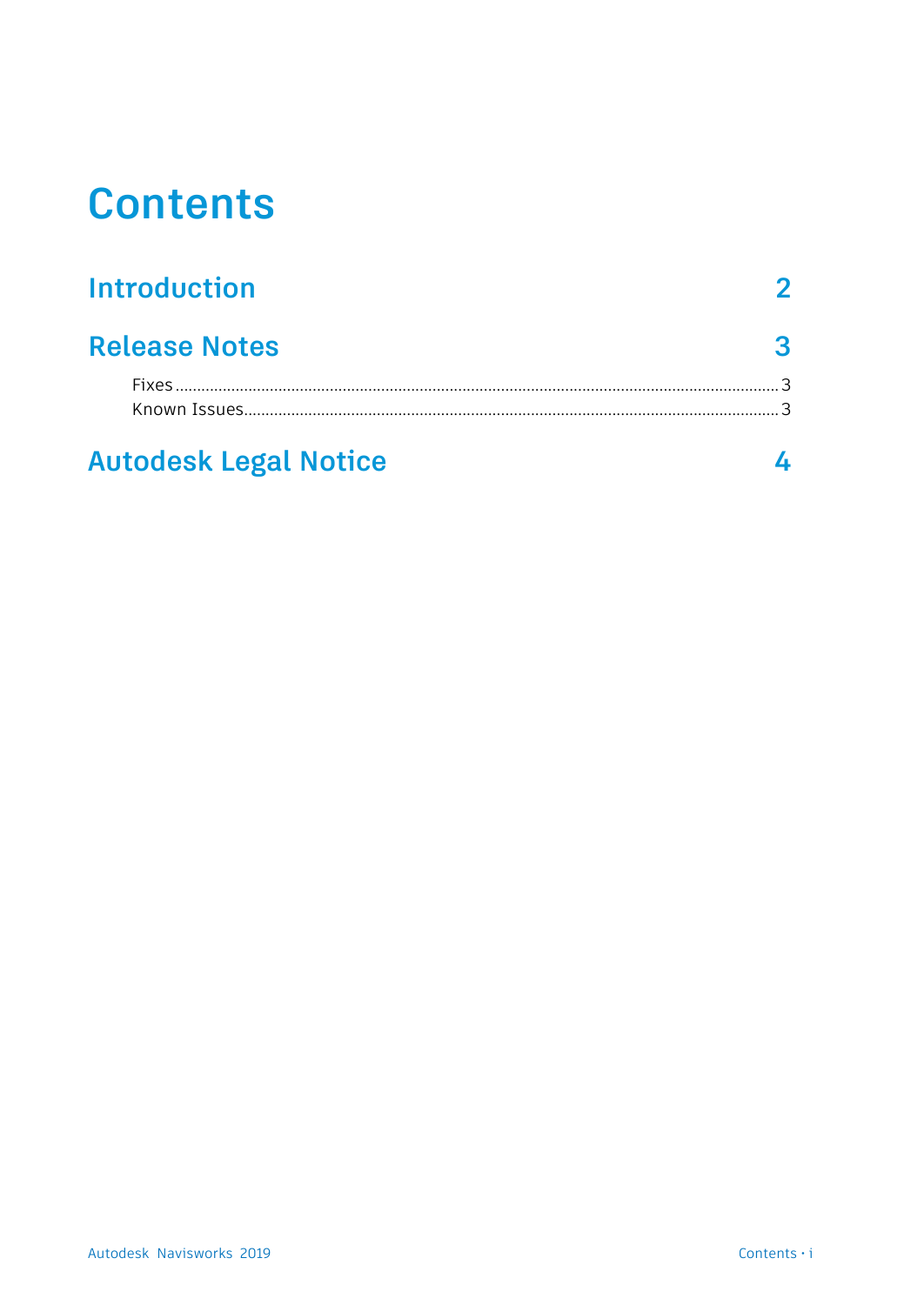## <span id="page-3-0"></span>**Introduction**

#### **Thanks for downloading Navisworks® 2019 Update 4.**

This update includes several fixes and updates to address known issues, many of which have been identified by you. Your opinions really matter to us. It helps us to continually improve Navisworks and provide the best possible solution to you, our customers!

If you see any more issues in this release, don't hesitate to report them! We value your insight, continued business, and feedback.

Many thanks,

The Navisworks Team

Please send feedback on this guide to: [Navisworks.productmanager@autodesk.com](mailto:Navisworks.productmanager@autodesk.com)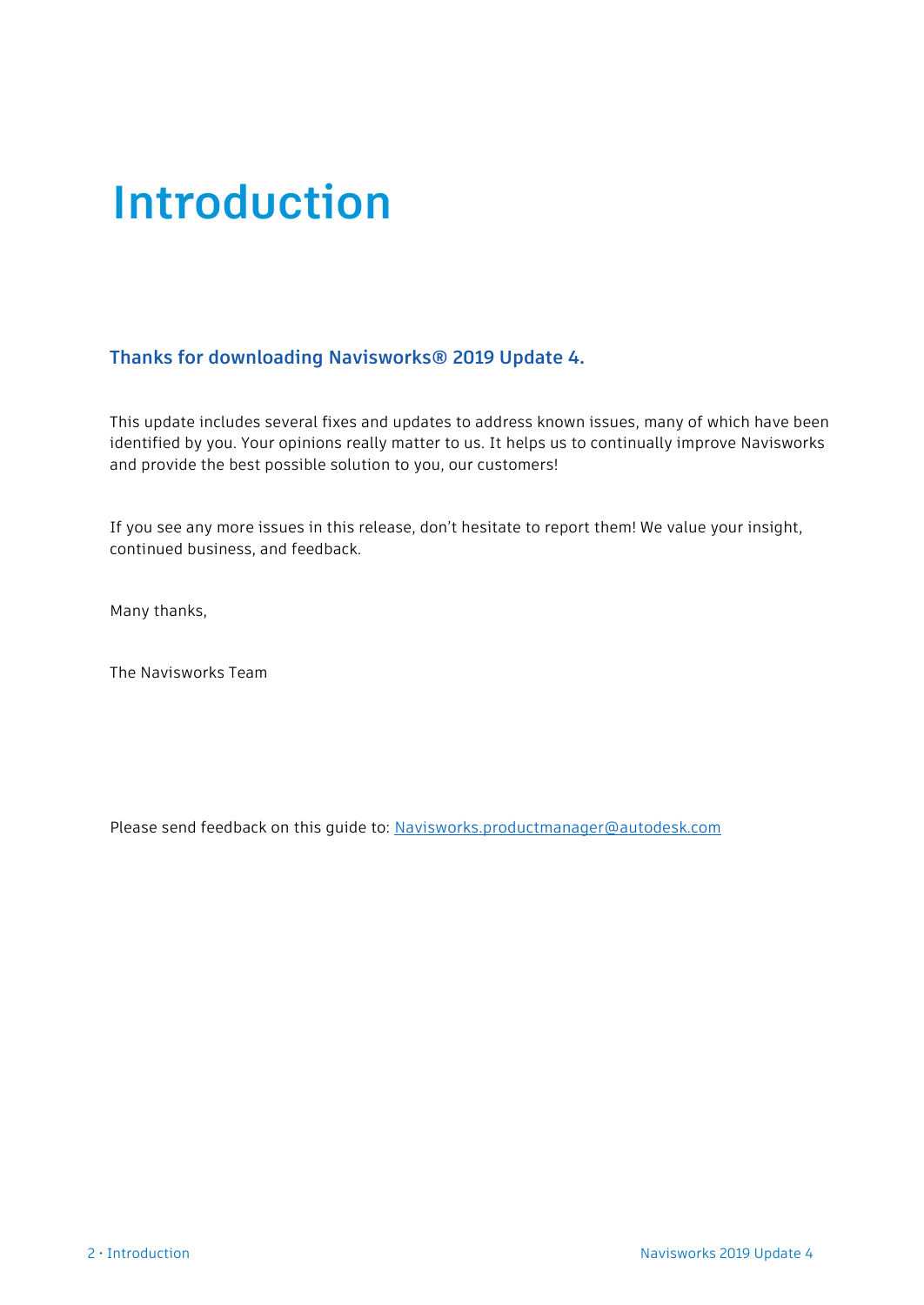## <span id="page-4-0"></span>**Release Notes**

<span id="page-4-1"></span>The Navisworks 2019 update 4 release includes the following fixes and updates to address known issues:

### **Fixes**

- When loading merged models from BIM 360 Glue, selection sets and clash tests that were created with Navisworks 2018 or earlier now show and maintain the correct individual model or file selections (NW-54655).
- Changing a Timeliner appearance using the Configure tab no longer causes a crash when .NET Framework 4.8 is installed (NW-54941).
- Navisworks will no longer run out of memory and crash when saving an NWF file larger than 2GB to an NWD format (NW-55133).
- Patched a potential security vulnerability in the licensing code (NW-55168).

### <span id="page-4-2"></span>**Known Issues**

 If Clash Detective is opened when a model is already open, Navisworks may crash. This is caused by .NET Framework 4.8 being installed, which can be fixed by installing the appropriate Windows Update. See KB4486153 [\(https://support.microsoft.com/en](https://support.microsoft.com/en-us/help/4486153/microsoft-net-framework-4-8-on-windows-10-version-1709-windows-10-vers)[us/help/4486153/microsoft-net-framework-4-8-on-windows-10-version-1709](https://support.microsoft.com/en-us/help/4486153/microsoft-net-framework-4-8-on-windows-10-version-1709-windows-10-vers) [windows-10-vers\)](https://support.microsoft.com/en-us/help/4486153/microsoft-net-framework-4-8-on-windows-10-version-1709-windows-10-vers) for details.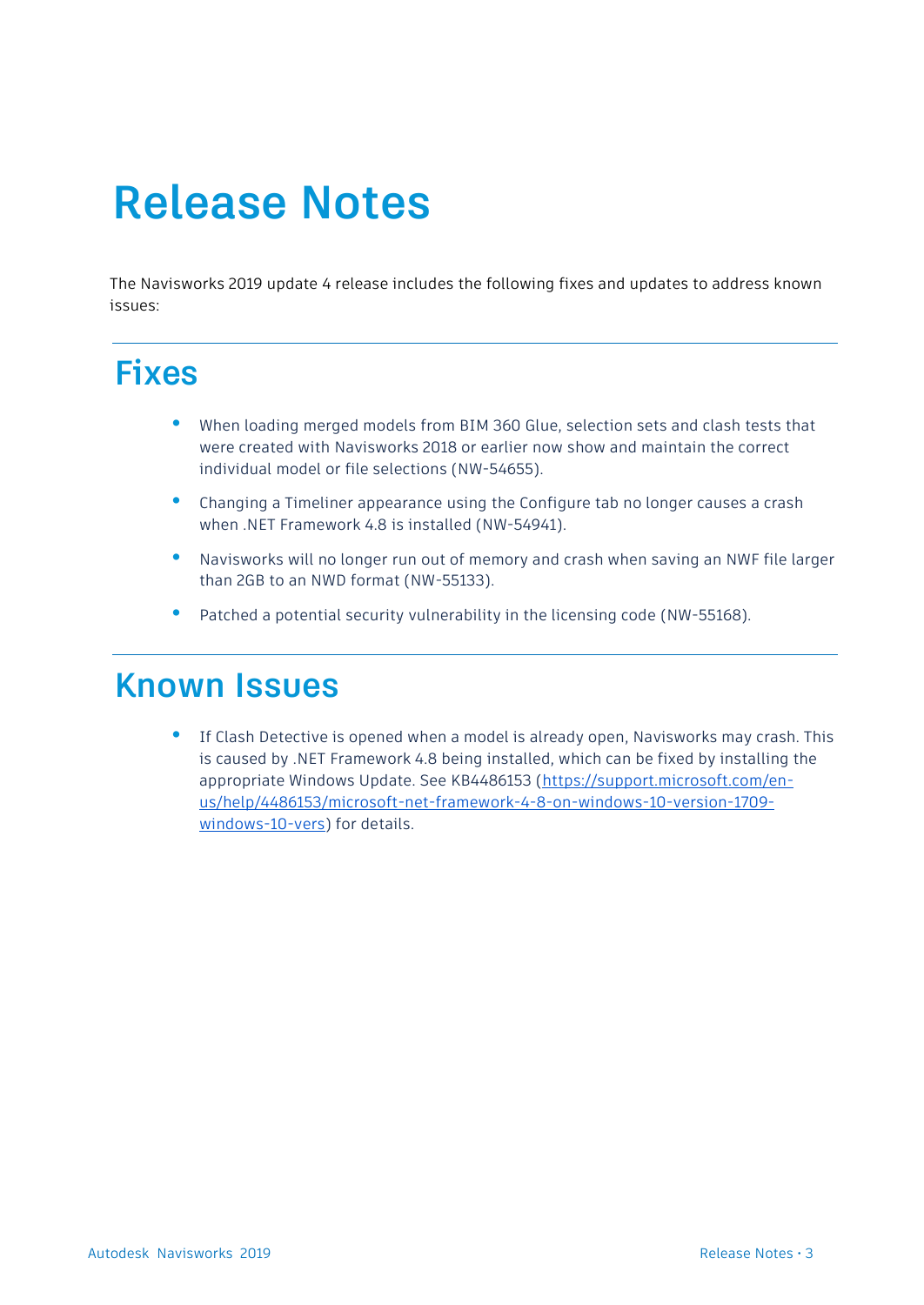# <span id="page-5-0"></span>**Autodesk Legal Notice**

**© 2019 Autodesk, Inc. All Rights Reserved.** Except where otherwise noted, this work is licensed under a Creative Commons Attribution-NonCommercial-ShareAlike 3.0 Unported License that can be viewed online at http://creativecommons.org/licenses/by-nc-sa/3.0/. This license content, applicable as of 16 December 2014 to this software product, is reproduced here for offline users:

CREATIVE COMMONS CORPORATION IS NOT A LAW FIRM AND DOES NOT PROVIDE LEGAL SERVICES. DISTRIBUTION OF THIS LICENSE DOES NOT CREATE AN ATTORNEY-CLIENT RELATIONSHIP. CREATIVE COMMONS PROVIDES THIS INFORMATION ON AN "AS-IS" BASIS. CREATIVE COMMONS MAKES NO WARRANTIES REGARDING THE INFORMATION PROVIDED, AND DISCLAIMS LIABILITY FOR DAMAGES RESULTING FROM ITS USE.

#### **License**

THE WORK (AS DEFINED BELOW) IS PROVIDED UNDER THE TERMS OF THIS CREATIVE COMMONS PUBLIC LICENSE ("CCPL" OR "LICENSE"). THE WORK IS PROTECTED BY COPYRIGHT AND/OR OTHER APPLICABLE LAW. ANY USE OF THE WORK OTHER THAN AS AUTHORIZED UNDER THIS LICENSE OR COPYRIGHT LAW IS PROHIBITED.

BY EXERCISING ANY RIGHTS TO THE WORK PROVIDED HERE, YOU ACCEPT AND AGREE TO BE BOUND BY THE TERMS OF THIS LICENSE. TO THE EXTENT THIS LICENSE MAY BE CONSIDERED TO BE A CONTRACT, THE LICENSOR GRANTS YOU THE RIGHTS CONTAINED HERE IN CONSIDERATION OF YOUR ACCEPTANCE OF SUCH TERMS AND CONDITIONS.

#### **1. Definitions**

a. **"Adaptation"** means a work based upon the Work, or upon the Work and other pre-existing works, such as a translation, adaptation, derivative work, arrangement of music or other alterations of a literary or artistic work, or phonogram or performance and includes cinematographic adaptations or any other form in which the Work may be recast, transformed, or adapted including in any form recognizably derived from the original, except that a work that constitutes a Collection will not be considered an Adaptation for the purpose of this License. For the avoidance of doubt, where the Work is a musical work, performance or phonogram, the synchronization of the Work in timed-relation with a moving image ("synching") will be considered an Adaptation for the purpose of this License.

b. **"Collection"** means a collection of literary or artistic works, such as encyclopedias and anthologies, or performances, phonograms or broadcasts, or other works or subject matter other than works listed in Section 1(g) below, which, by reason of the selection and arrangement of their contents, constitute intellectual creations, in which the Work is included in its entirety in unmodified form along with one or more other contributions, each constituting separate and independent works in themselves, which together are assembled into a collective whole. A work that constitutes a Collection will not be considered an Adaptation (as defined above) for the purposes of this License.

c. **"Distribute"** means to make available to the public the original and copies of the Work or Adaptation, as appropriate, through sale or other transfer of ownership.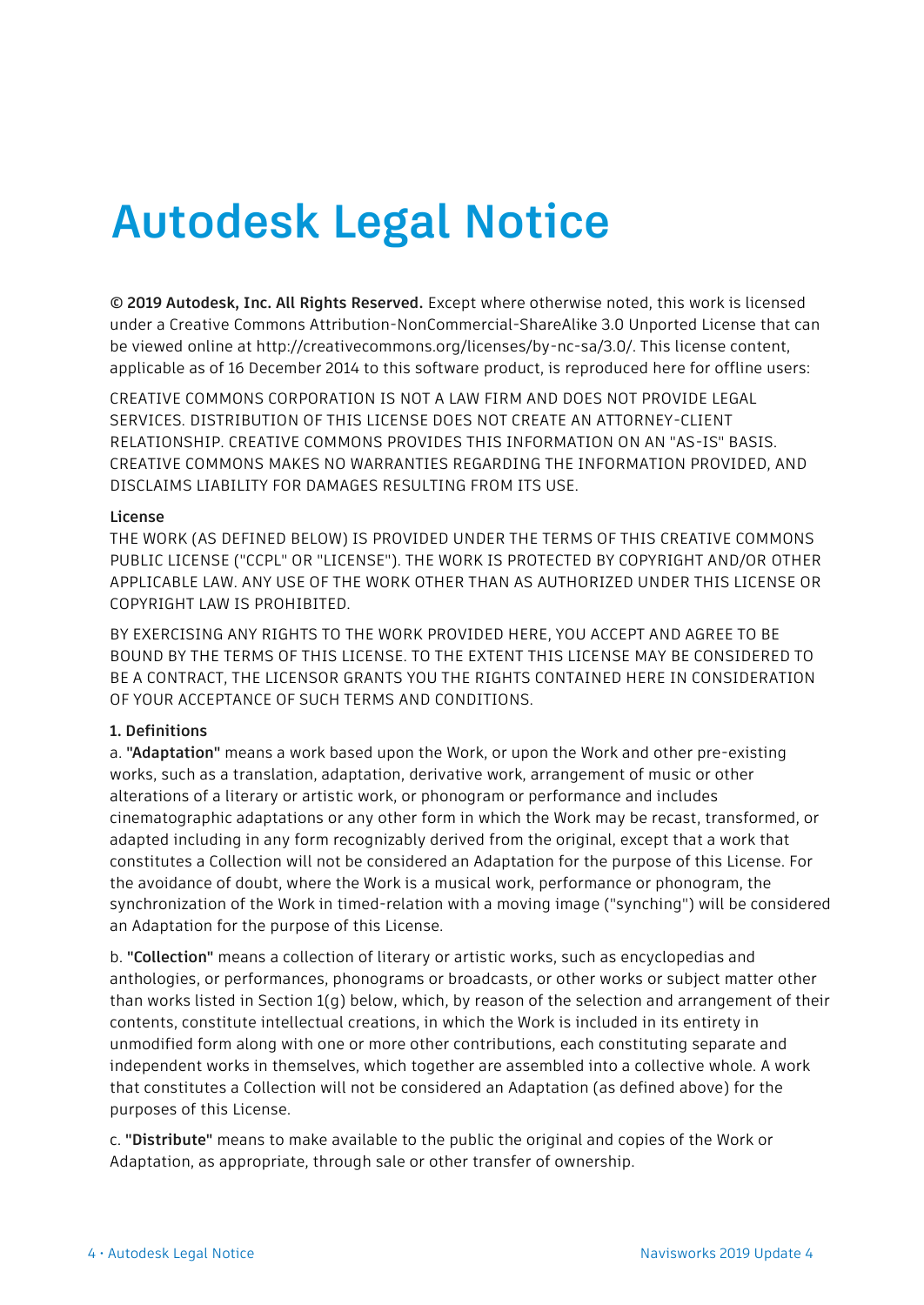d. **"License Elements"** means the following high-level license attributes as selected by Licensor and indicated in the title of this License: Attribution, Noncommercial, ShareAlike.

e. **"Licensor"** means the individual, individuals, entity or entities that offer(s) the Work under the terms of this License.

f. **"Original Author"** means, in the case of a literary or artistic work, the individual, individuals, entity or entities who created the Work or if no individual or entity can be identified, the publisher; and in addition (i) in the case of a performance the actors, singers, musicians, dancers, and other persons who act, sing, deliver, declaim, play in, interpret or otherwise perform literary or artistic works or expressions of folklore; (ii) in the case of a phonogram the producer being the person or legal entity who first fixes the sounds of a performance or other sounds; and, (iii) in the case of broadcasts, the organization that transmits the broadcast.

g. **"Work"** means the literary and/or artistic work offered under the terms of this License including without limitation any production in the literary, scientific and artistic domain, whatever may be the mode or form of its expression including digital form, such as a book, pamphlet and other writing; a lecture, address, sermon or other work of the same nature; a dramatic or dramaticomusical work; a choreographic work or entertainment in dumb show; a musical composition with or without words; a cinematographic work to which are assimilated works expressed by a process analogous to cinematography; a work of drawing, painting, architecture, sculpture, engraving or lithography; a photographic work to which are assimilated works expressed by a process analogous to photography; a work of applied art; an illustration, map, plan, sketch or threedimensional work relative to geography, topography, architecture or science; a performance; a broadcast; a phonogram; a compilation of data to the extent it is protected as a copyrightable work; or a work performed by a variety or circus performer to the extent it is not otherwise considered a literary or artistic work.

h. **"You"** means an individual or entity exercising rights under this License who has not previously violated the terms of this License with respect to the Work, or who has received express permission from the Licensor to exercise rights under this License despite a previous violation.

i. **"Publicly Perform"** means to perform public recitations of the Work and to communicate to the public those public recitations, by any means or process, including by wire or wireless means or public digital performances; to make available to the public Works in such a way that members of the public may access these Works from a place and at a place individually chosen by them; to perform the Work to the public by any means or process and the communication to the public of the performances of the Work, including by public digital performance; to broadcast and rebroadcast the Work by any means including signs, sounds or images.

j. **"Reproduce"** means to make copies of the Work by any means including without limitation by sound or visual recordings and the right of fixation and reproducing fixations of the Work, including storage of a protected performance or phonogram in digital form or other electronic medium.

**2. Fair Dealing Rights.** Nothing in this License is intended to reduce, limit, or restrict any uses free from copyright or rights arising from limitations or exceptions that are provided for in connection with the copyright protection under copyright law or other applicable laws.

**3. License Grant.** Subject to the terms and conditions of this License, Licensor hereby grants You a worldwide, royalty-free, non-exclusive, perpetual (for the duration of the applicable copyright) license to exercise the rights in the Work as stated below: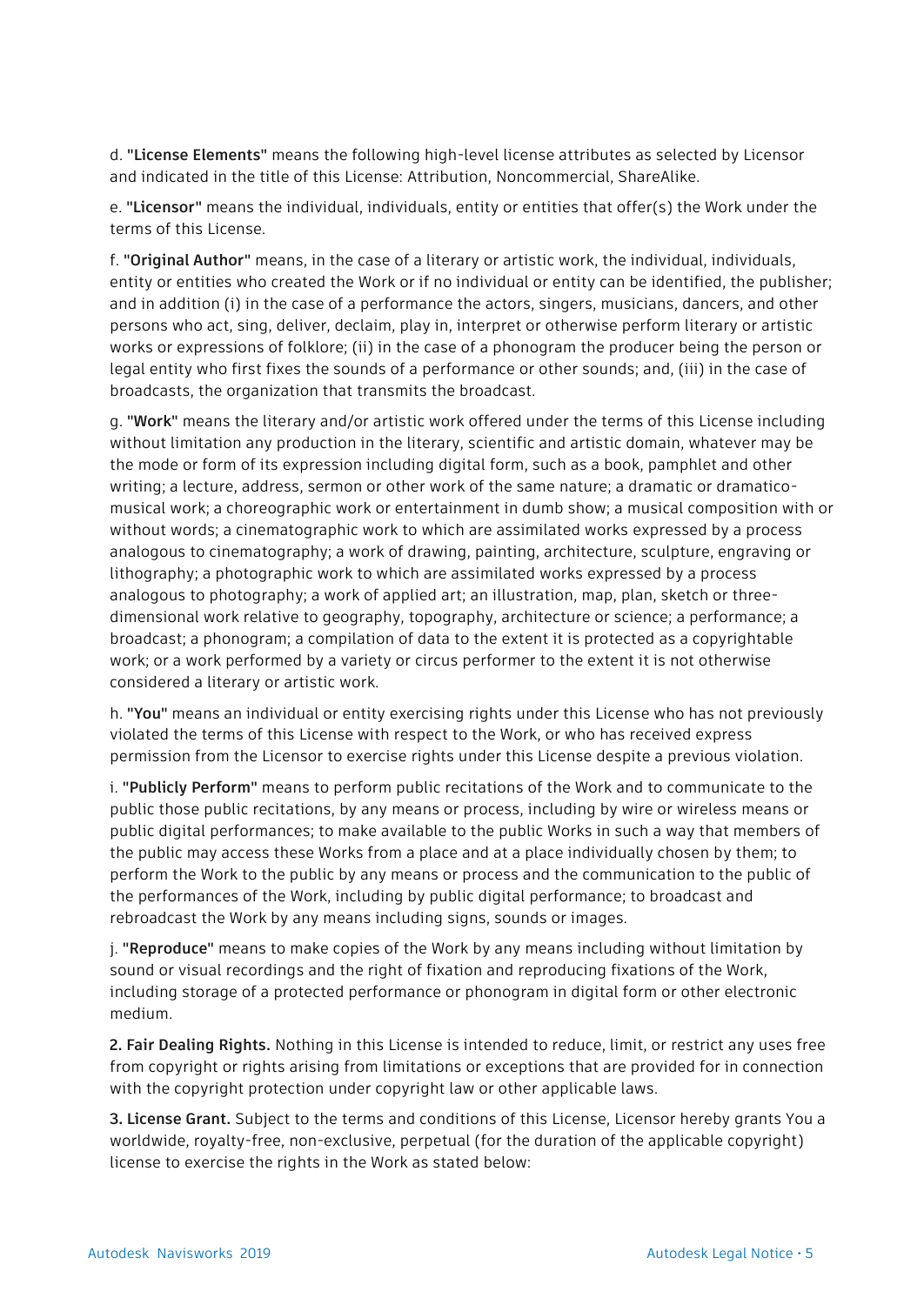a. to Reproduce the Work, to incorporate the Work into one or more Collections, and to Reproduce the Work as incorporated in the Collections;

b. to create and Reproduce Adaptations provided that any such Adaptation, including any translation in any medium, takes reasonable steps to clearly label, demarcate or otherwise identify that changes were made to the original Work. For example, a translation could be marked "The original work was translated from English to Spanish," or a modification could indicate "The original work has been modified.";

c. to Distribute and Publicly Perform the Work including as incorporated in Collections; and,

d. to Distribute and Publicly Perform Adaptations.

The above rights may be exercised in all media and formats whether now known or hereafter devised. The above rights include the right to make such modifications as are technically necessary to exercise the rights in other media and formats. Subject to Section 8(f), all rights not expressly granted by Licensor are hereby reserved, including but not limited to the rights described in Section 4(e).

**4. Restrictions.** The license granted in Section 3 above is expressly made subject to and limited by the following restrictions:

a. You may Distribute or Publicly Perform the Work only under the terms of this License. You must include a copy of, or the Uniform Resource Identifier (URI) for, this License with every copy of the Work You Distribute or Publicly Perform. You may not offer or impose any terms on the Work that restrict the terms of this License or the ability of the recipient of the Work to exercise the rights granted to that recipient under the terms of the License. You may not sublicense the Work. You must keep intact all notices that refer to this License and to the disclaimer of warranties with every copy of the Work You Distribute or Publicly Perform. When You Distribute or Publicly Perform the Work, You may not impose any effective technological measures on the Work that restrict the ability of a recipient of the Work from You to exercise the rights granted to that recipient under the terms of the License. This Section 4(a) applies to the Work as incorporated in a Collection, but this does not require the Collection apart from the Work itself to be made subject to the terms of this License. If You create a Collection, upon notice from any Licensor You must, to the extent practicable, remove from the Collection any credit as required by Section 4(d), as requested. If You create an Adaptation, upon notice from any Licensor You must, to the extent practicable, remove from the Adaptation any credit as required by Section 4(d), as requested.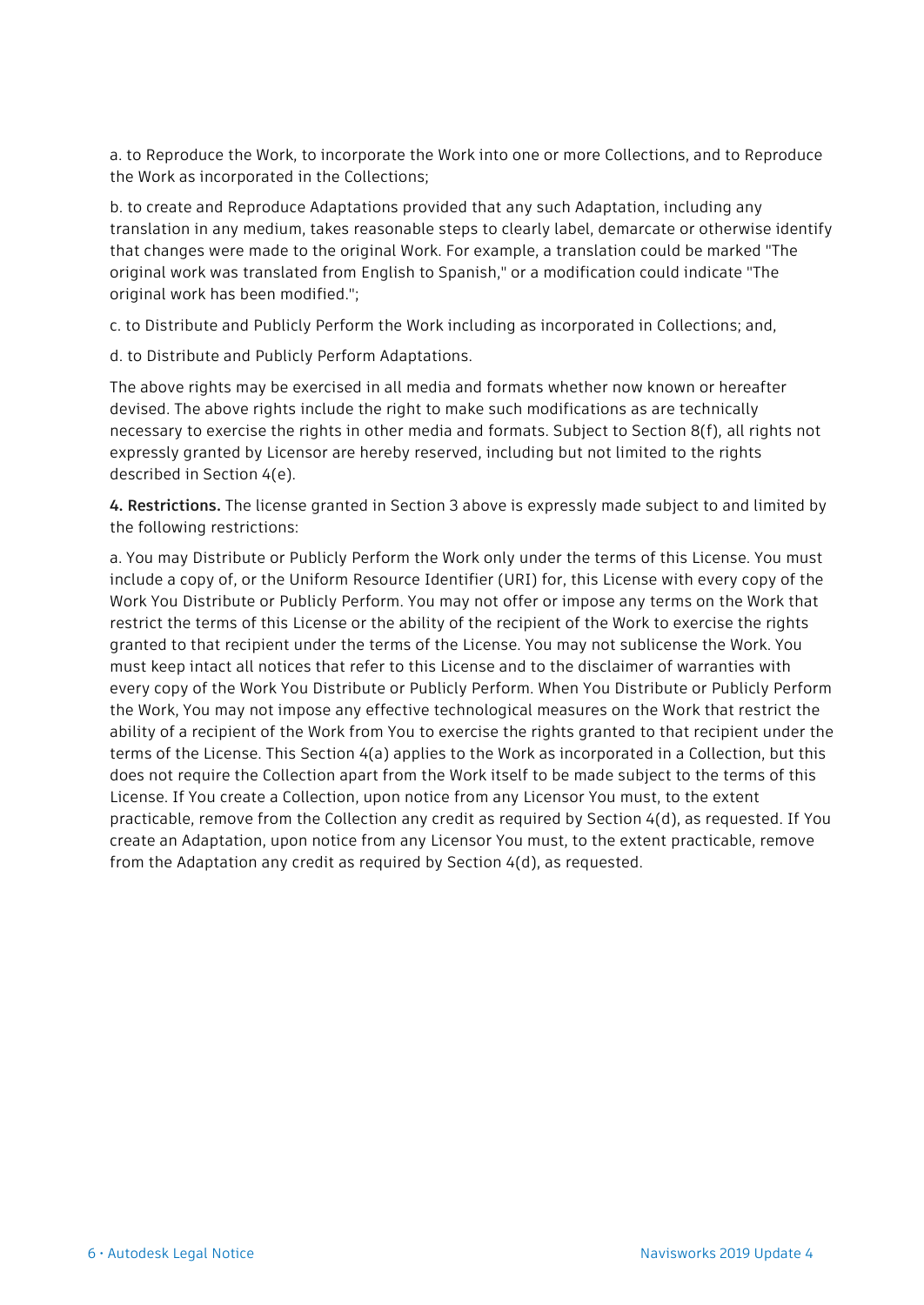b. You may Distribute or Publicly Perform an Adaptation only under: (i) the terms of this License; (ii) a later version of this License with the same License Elements as this License; (iii) a Creative Commons jurisdiction license (either this or a later license version) that contains the same License Elements as this License (e.g., Attribution-NonCommercial-ShareAlike 3.0 US) ("Applicable License"). You must include a copy of, or the URI, for Applicable License with every copy of each Adaptation You Distribute or Publicly Perform. You may not offer or impose any terms on the Adaptation that restrict the terms of the Applicable License or the ability of the recipient of the Adaptation to exercise the rights granted to that recipient under the terms of the Applicable License. You must keep intact all notices that refer to the Applicable License and to the disclaimer of warranties with every copy of the Work as included in the Adaptation You Distribute or Publicly Perform. When You Distribute or Publicly Perform the Adaptation, You may not impose any effective technological measures on the Adaptation that restrict the ability of a recipient of the Adaptation from You to exercise the rights granted to that recipient under the terms of the Applicable License. This Section 4(b) applies to the Adaptation as incorporated in a Collection, but this does not require the Collection apart from the Adaptation itself to be made subject to the terms of the Applicable License.

c. You may not exercise any of the rights granted to You in Section 3 above in any manner that is primarily intended for or directed toward commercial advantage or private monetary compensation. The exchange of the Work for other copyrighted works by means of digital filesharing or otherwise shall not be considered to be intended for or directed toward commercial advantage or private monetary compensation, provided there is no payment of any monetary compensation in connection with the exchange of copyrighted works.

d. If You Distribute, or Publicly Perform the Work or any Adaptations or Collections, You must, unless a request has been made pursuant to Section 4(a), keep intact all copyright notices for the Work and provide, reasonable to the medium or means You are utilizing: (i) the name of the Original Author (or pseudonym, if applicable) if supplied, and/or if the Original Author and/or Licensor designate another party or parties (e.g., a sponsor institute, publishing entity, journal) for attribution ("Attribution Parties") in Licensor's copyright notice, terms of service or by other reasonable means, the name of such party or parties; (ii) the title of the Work if supplied; (iii) to the extent reasonably practicable, the URI, if any, that Licensor specifies to be associated with the Work, unless such URI does not refer to the copyright notice or licensing information for the Work; and, (iv) consistent with Section 3(b), in the case of an Adaptation, a credit identifying the use of the Work in the Adaptation (e.g., "French translation of the Work by Original Author," or "Screenplay based on original Work by Original Author"). The credit required by this Section 4(d) may be implemented in any reasonable manner; provided, however, that in the case of a Adaptation or Collection, at a minimum such credit will appear, if a credit for all contributing authors of the Adaptation or Collection appears, then as part of these credits and in a manner at least as prominent as the credits for the other contributing authors. For the avoidance of doubt, You may only use the credit required by this Section for the purpose of attribution in the manner set out above and, by exercising Your rights under this License, You may not implicitly or explicitly assert or imply any connection with, sponsorship or endorsement by the Original Author, Licensor and/or Attribution Parties, as appropriate, of You or Your use of the Work, without the separate, express prior written permission of the Original Author, Licensor and/or Attribution Parties.

e. For the avoidance of doubt: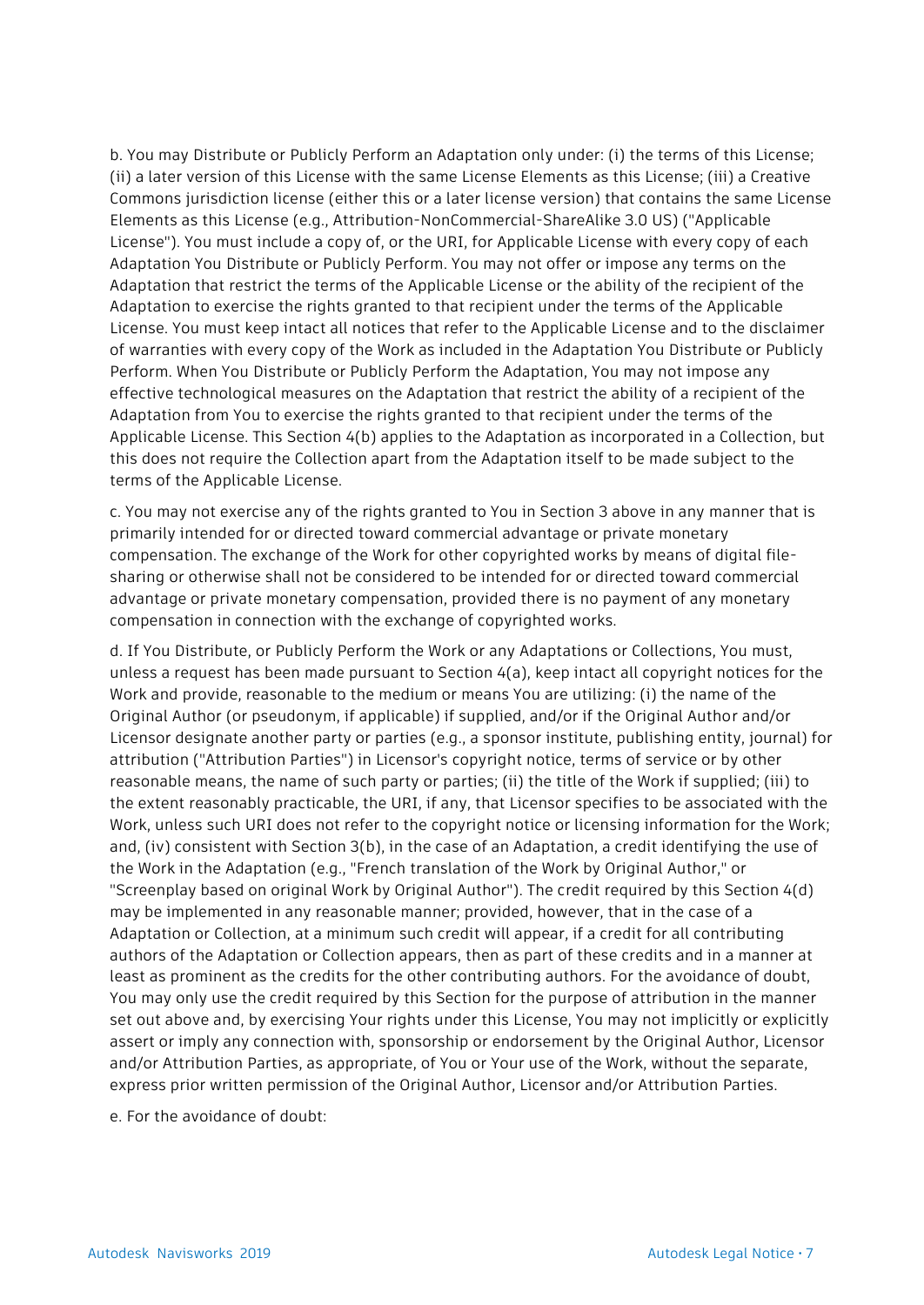i. Non-waivable Compulsory License Schemes. In those jurisdictions in which the right to collect royalties through any statutory or compulsory licensing scheme cannot be waived, the Licensor reserves the exclusive right to collect such royalties for any exercise by You of the rights granted under this License;

ii. Waivable Compulsory License Schemes. In those jurisdictions in which the right to collect royalties through any statutory or compulsory licensing scheme can be waived, the Licensor reserves the exclusive right to collect such royalties for any exercise by You of the rights granted under this License if Your exercise of such rights is for a purpose or use which is otherwise than noncommercial as permitted under Section 4(c) and otherwise waives the right to collect royalties through any statutory or compulsory licensing scheme; and,

iii. Voluntary License Schemes. The Licensor reserves the right to collect royalties, whether individually or, in the event that the Licensor is a member of a collecting society that administers voluntary licensing schemes, via that society, from any exercise by You of the rights granted under this License that is for a purpose or use which is otherwise than noncommercial as permitted under Section 4(c).

f. Except as otherwise agreed in writing by the Licensor or as may be otherwise permitted by applicable law, if You Reproduce, Distribute or Publicly Perform the Work either by itself or as part of any Adaptations or Collections, You must not distort, mutilate, modify or take other derogatory action in relation to the Work which would be prejudicial to the Original Author's honor or reputation. Licensor agrees that in those jurisdictions (e.g. Japan), in which any exercise of the right granted in Section 3(b) of this License (the right to make Adaptations) would be deemed to be a distortion, mutilation, modification or other derogatory action prejudicial to the Original Author's honor and reputation, the Licensor will waive or not assert, as appropriate, this Section, to the fullest extent permitted by the applicable national law, to enable You to reasonably exercise Your right under Section 3(b) of this License (right to make Adaptations) but not otherwise.

#### **5. Representations, Warranties and Disclaimer**

UNLESS OTHERWISE MUTUALLY AGREED TO BY THE PARTIES IN WRITING AND TO THE FULLEST EXTENT PERMITTED BY APPLICABLE LAW, LICENSOR OFFERS THE WORK AS-IS AND MAKES NO REPRESENTATIONS OR WARRANTIES OF ANY KIND CONCERNING THE WORK, EXPRESS, IMPLIED, STATUTORY OR OTHERWISE, INCLUDING, WITHOUT LIMITATION, WARRANTIES OF TITLE, MERCHANTABILITY, FITNESS FOR A PARTICULAR PURPOSE, NONINFRINGEMENT, OR THE ABSENCE OF LATENT OR OTHER DEFECTS, ACCURACY, OR THE PRESENCE OF ABSENCE OF ERRORS, WHETHER OR NOT DISCOVERABLE. SOME JURISDICTIONS DO NOT ALLOW THE EXCLUSION OF IMPLIED WARRANTIES, SO THIS EXCLUSION MAY NOT APPLY TO YOU.

**6. Limitation on Liability.** EXCEPT TO THE EXTENT REQUIRED BY APPLICABLE LAW, IN NO EVENT WILL LICENSOR BE LIABLE TO YOU ON ANY LEGAL THEORY FOR ANY SPECIAL, INCIDENTAL, CONSEQUENTIAL, PUNITIVE OR EXEMPLARY DAMAGES ARISING OUT OF THIS LICENSE OR THE USE OF THE WORK, EVEN IF LICENSOR HAS BEEN ADVISED OF THE POSSIBILITY OF SUCH DAMAGES.

#### **7. Termination**

a. This License and the rights granted hereunder will terminate automatically upon any breach by You of the terms of this License. Individuals or entities who have received Adaptations or Collections from You under this License, however, will not have their licenses terminated provided such individuals or entities remain in full compliance with those licenses. Sections 1, 2, 5, 6, 7, and 8 will survive any termination of this License.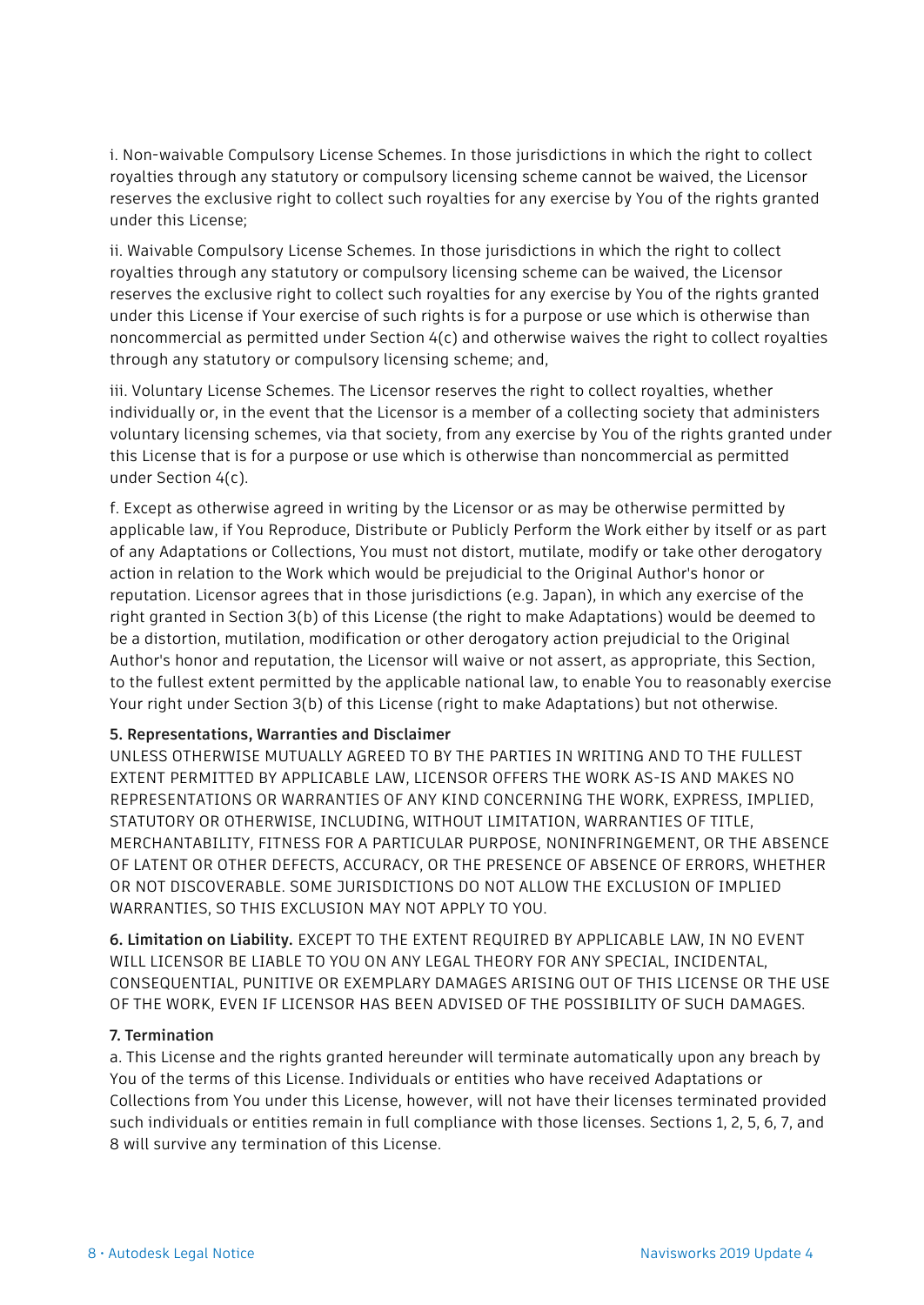b. Subject to the above terms and conditions, the license granted here is perpetual (for the duration of the applicable copyright in the Work). Notwithstanding the above, Licensor reserves the right to release the Work under different license terms or to stop distributing the Work at any time; provided, however that any such election will not serve to withdraw this License (or any other license that has been, or is required to be, granted under the terms of this License), and this License will continue in full force and effect unless terminated as stated above.

#### **8. Miscellaneous**

a. Each time You Distribute or Publicly Perform the Work or a Collection, the Licensor offers to the recipient a license to the Work on the same terms and conditions as the license granted to You under this License.

b. Each time You Distribute or Publicly Perform an Adaptation, Licensor offers to the recipient a license to the original Work on the same terms and conditions as the license granted to You under this License.

c. If any provision of this License is invalid or unenforceable under applicable law, it shall not affect the validity or enforceability of the remainder of the terms of this License, and without further action by the parties to this agreement, such provision shall be reformed to the minimum extent necessary to make such provision valid and enforceable.

d. No term or provision of this License shall be deemed waived and no breach consented to unless such waiver or consent shall be in writing and signed by the party to be charged with such waiver or consent.

e. This License constitutes the entire agreement between the parties with respect to the Work licensed here. There are no understandings, agreements or representations with respect to the Work not specified here. Licensor shall not be bound by any additional provisions that may appear in any communication from You. This License may not be modified without the mutual written agreement of the Licensor and You.

f. The rights granted under, and the subject matter referenced, in this License were drafted utilizing the terminology of the Berne Convention for the Protection of Literary and Artistic Works (as amended on September 28, 1979), the Rome Convention of 1961, the WIPO Copyright Treaty of 1996, the WIPO Performances and Phonograms Treaty of 1996 and the Universal Copyright Convention (as revised on July 24, 1971). These rights and subject matter take effect in the relevant jurisdiction in which the License terms are sought to be enforced according to the corresponding provisions of the implementation of those treaty provisions in the applicable national law. If the standard suite of rights granted under applicable copyright law includes additional rights not granted under this License, such additional rights are deemed to be included in the License; this License is not intended to restrict the license of any rights under applicable law.

#### **Creative Commons Notice**

Creative Commons is not a party to this License, and makes no warranty whatsoever in connection with the Work. Creative Commons will not be liable to You or any party on any legal theory for any damages whatsoever, including without limitation any general, special, incidental or consequential damages arising in connection to this license. Notwithstanding the foregoing two (2) sentences, if Creative Commons has expressly identified itself as the Licensor hereunder, it shall have all rights and obligations of Licensor.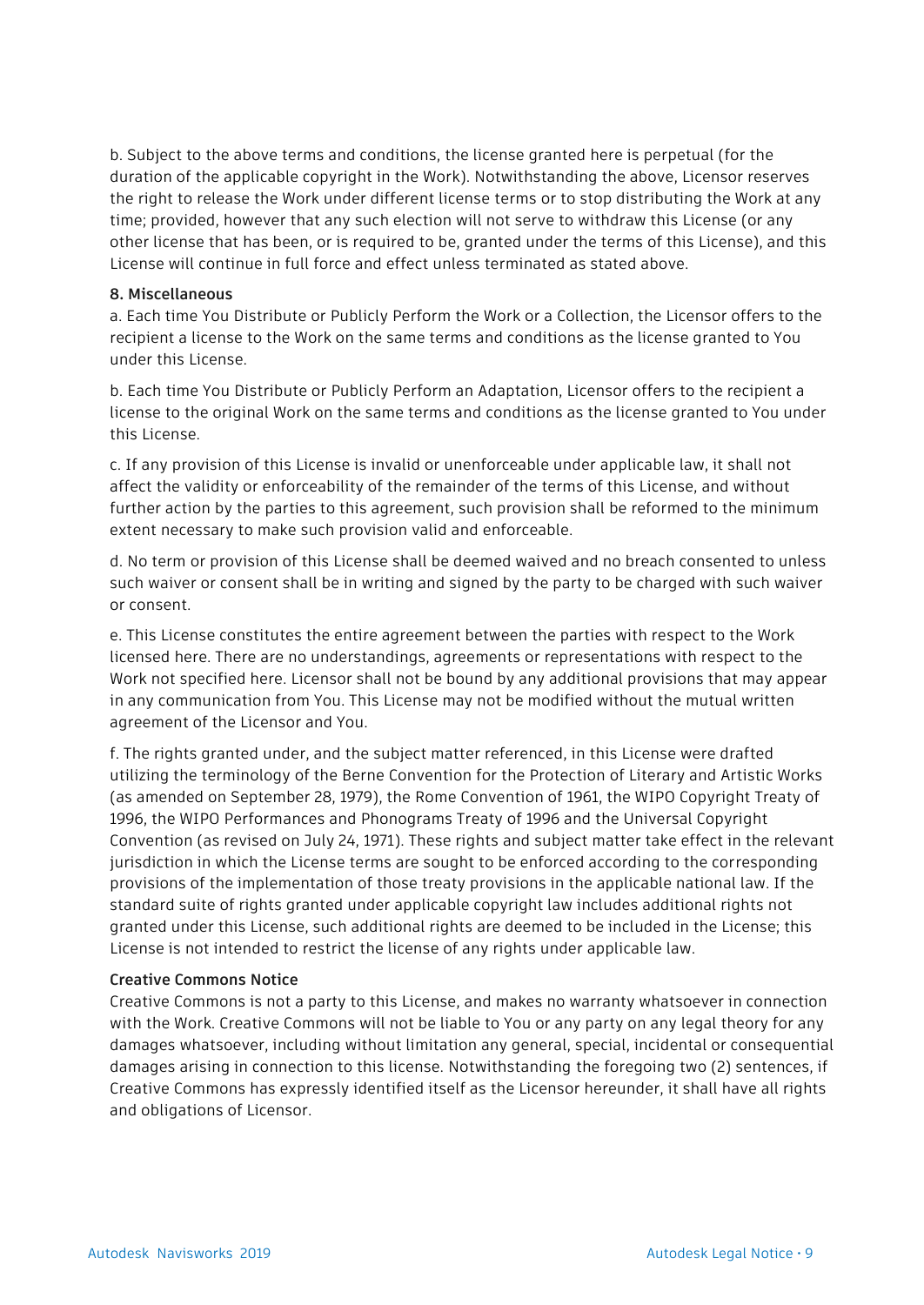Except for the limited purpose of indicating to the public that the Work is licensed under the CCPL, Creative Commons does not authorize the use by either party of the trademark "Creative Commons" or any related trademark or logo of Creative Commons without the prior written consent of Creative Commons. Any permitted use will be in compliance with Creative Commons' then-current trademark usage guidelines, as may be published on its website or otherwise made available upon request from time to time. For the avoidance of doubt, this trademark restriction does not form part of this License.

Creative Commons may be contacted at https://creativecommons.org/.

Certain materials included in this publication are reprinted with the permission of the copyright holder.

#### **Creative Commons FAQ**

Autodesk's Creative Commons FAQ can be viewed online at https://knowledge.autodesk.com/customer-service/share-the-knowledge, and is reproduced here for offline users.

Creative Commons is a simple, open licensing model which allows individuals to freely modify, remix, and share digital content created for learning and support.

Borrow from the Autodesk Learning, Support and Video libraries to build a new learning experience for anyone with any particular need or interest. It's out there. You can use it. It's yours.

In collaboration with Creative Commons, Autodesk invites you to share your knowledge with the rest of the world, inspiring others to learn, achieve goals, and ignite creativity.

#### **What is Creative Commons?**

Creative Commons (CC) is a nonprofit organization that offers a simple licensing model that frees digital content to enable anyone to modify, remix, and share creative works.

#### **How do I know if Autodesk learning content and Autodesk University content is available under Creative Commons?**

All Autodesk learning content and Autodesk University content released under Creative Commons is explicitly marked with a Creative Commons icon specifying what you can and cannot do. Always follow the terms of the stated license.

#### **What Autodesk learning content is currently available under Creative Commons?**

Over time, Autodesk will release more and more learning content under the Creative Commons licenses.

Currently available learning content:

- Autodesk online help-Online help for many Autodesk products, including its embedded media such as images and help movies.
- Autodesk Learning Videos-A range of video-based learning content, including the video tutorials on the Autodesk YouTube™ Learning Channels and their associated iTunes® podcasts.
- Autodesk downloadable materials-Downloadable 3D assets, digital footage, and other files you can use to follow along on your own time.

#### **Is Autodesk learning and support content copyrighted?**

Yes. Creative Commons licensing does not replace copyright. Copyright remains with Autodesk or its suppliers, as applicable. But it makes the terms of use much more flexible.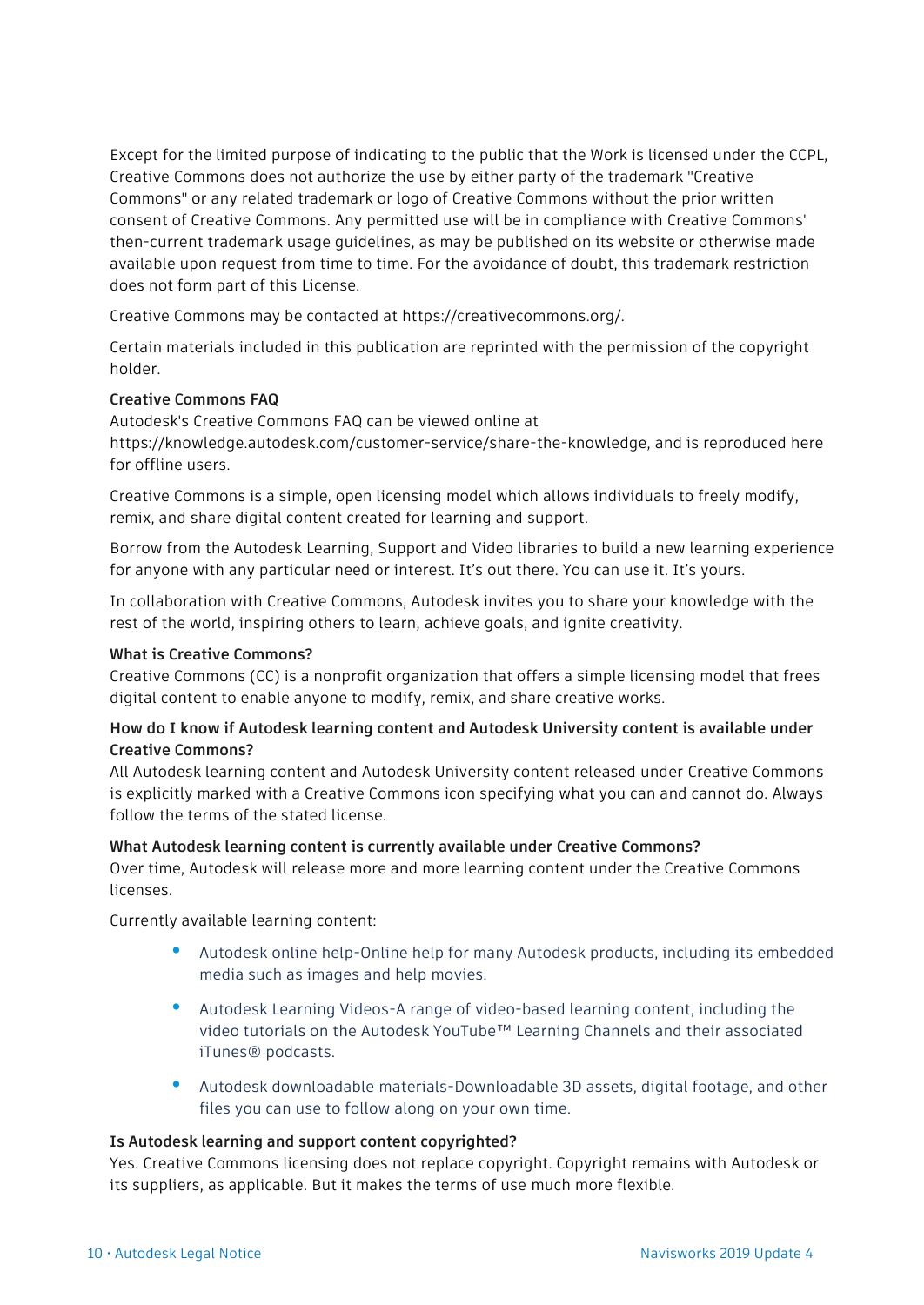#### **What do the Autodesk Creative Commons licenses allow?**

Autodesk makes some of its learning and support content available under two distinct Creative Commons licenses. The learning content is clearly marked with the applicable Creative Commons license. You must comply with the following conditions:

- **Attribution-NonCommercial-ShareAlike (CC BY-NC-SA)** This license lets you copy, distribute, display, remix, tweak, and build upon our work noncommercially, as long as you credit Autodesk and license your new creations under the identical terms. Terms of this license can be viewed online at https://creativecommons.org/licenses/by-ncsa/3.0/us/
- **Attribution-NonCommercial-No Derivative Works (CC BY-NC-ND)** This license lets you copy, distribute, and display only verbatim copies of our work as long as you credit us, but you cannot alter the learning content in any way or use it commercially. Terms of this license can be viewed online at https://creativecommons.org/licenses/by-ncnd/3.0/us/deed.en\_US
- **Special permissions on content marked as No Derivative Works** For video-based learning content marked as No Derivative Works (ND), Autodesk grants you special permission to make modifications but only for the purpose of translating the video content into another language.

These conditions can be modified only by explicit permission of Autodesk, Inc. Send requests for modifications outside of these license terms to creativecommons@autodesk.com.

#### **Can I get special permission to do something different with the learning content?**

Unless otherwise stated, our Creative Commons conditions can be modified only by explicit permission of Autodesk, Inc. If you have any questions or requests for modifications outside of these license terms, email us at creativecommons@autodesk.com.

#### **How do I attribute Autodesk learning content?**

You must explicitly credit Autodesk, Inc., as the original source of the materials. This is a standard requirement of the Attribution (BY) term in all Creative Commons licenses. In some cases, such as for the Autodesk video learning content, we specify exactly how we would like to be attributed.

This is usually described on the video's end-plate. For the most part providing the title of the work, the URL where the work is hosted, and a credit to Autodesk, Inc., is quite acceptable. Also, remember to keep intact any copyright notice associated with the work. This may sound like a lot of information, but there is flexibility in the way you present it.

Here are some examples:

"This document contains content adapted from the Autodesk® Maya® Help, available under a Creative Commons Attribution-NonCommercial-Share Alike license. Copyright © Autodesk, Inc."

"This is a Finnish translation of a video created by the Autodesk Maya Learning Channel @ www.youtube.com/mayahowtos. Copyright © Autodesk, Inc."

"Special thanks to the Autodesk® 3ds Max® Learning Channel @ www.youtube.com/3dsmaxhowtos. Copyright © Autodesk, Inc."

#### **Do I follow YouTube's standard license or Autodesk's Creative Commons license?**

The videos of the Autodesk Learning Channels on YouTube are uploaded under YouTube's standard license policy. Nonetheless, these videos are released by Autodesk as Creative Commons Attribution-NonCommercial-No Derivative Works (CC BY-NC-ND) and are marked as such.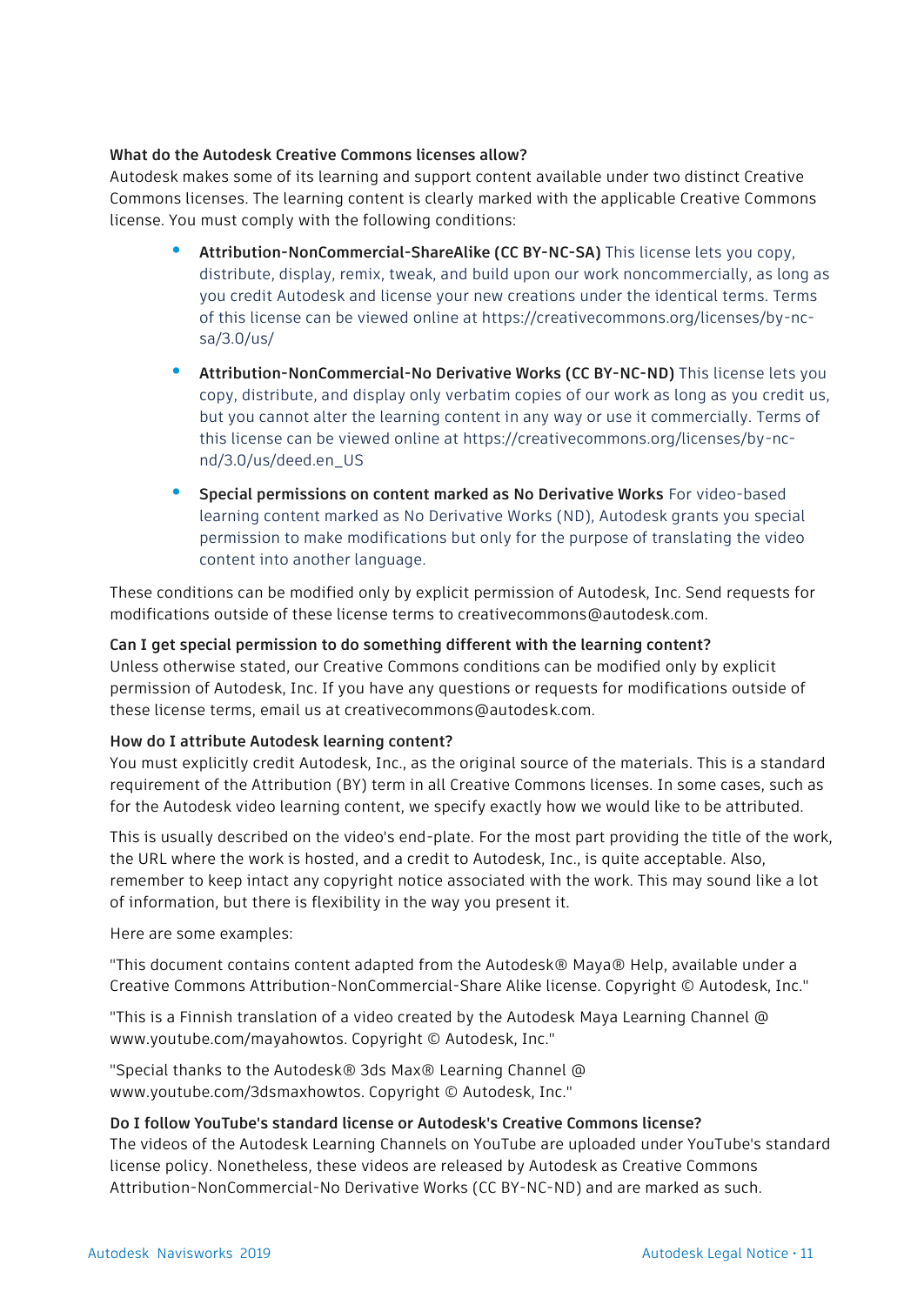You are free to use our video learning content according to the Creative Commons license under which they are released.

#### **Where can I easily download Autodesk learning videos?**

Most of the Autodesk Learning Channels have an associated iTunes podcast from where you can download the same videos and watch them offline. When translating Autodesk learning videos, we recommend downloading the videos from the iTunes podcasts.

#### **Can I translate Autodesk learning videos?**

Yes. Even though our learning videos are licensed as No Derivative Works (ND), we grant everyone permission to translate the audio and subtitles into other languages. In fact, if you want to recapture the video tutorial as-is but show the user interface in another language, you are free to do so. Be sure to give proper attribution as indicated on the video's Creative Commons end-plate. This special permission only applies to translation projects. Requests for modifications outside of these license terms can be directed to creativecommons@autodesk.com.

**How do I let others know that I have translated Autodesk learning content into another language?** Autodesk is happy to see its learning content translated into as many different languages as possible. If you translate our videos or any of our learning content into other languages, let us know. We can help promote your contributions to our growing multilingual community. In fact, we encourage you to find creative ways to share our learning content with your friends, family, students, colleagues, and communities around the world. Contact us at creativecommons@autodesk.com.

#### **I have translated Autodesk learning videos into other languages. Can I upload them to my own YouTube channel?**

Yes, please do and let us know where to find them so that we can help promote your contributions to our growing multilingual Autodesk community. Contact us at creativecommons@autodesk.com.

#### **Can I repost or republish Autodesk learning content on my site or blog?**

Yes, you can make Autodesk learning material available on your site or blog as long as you follow the terms of the Creative Commons license under which the learning content is released. If you are simply referencing the learning content as-is, then we recommend that you link to it or embed it from where it is hosted by Autodesk. That way the content will always be fresh. If you have translated or remixed our learning content, then by all means you can host it yourself. Let us know about it, and we can help promote your contributions to our global learning community. Contact us at creativecommons@autodesk.com.

#### **Can I show Autodesk learning content during my conference?**

Yes, as long as it's within the scope of a noncommercial event, and as long as you comply with the terms of the Creative Commons license outlined above. In particular, the videos must be shown unedited with the exception of modifications for the purpose of translation. If you wish to use Autodesk learning content in a commercial context, contact us with a request for permission at creativecommons@autodesk.com.

#### **Can I use Autodesk learning content in my classroom?**

Yes, as long as you comply with the terms of the Creative Commons license under which the learning material is released. Many teachers use Autodesk learning content to stimulate discussions with students or to complement course materials, and we encourage you to do so as well.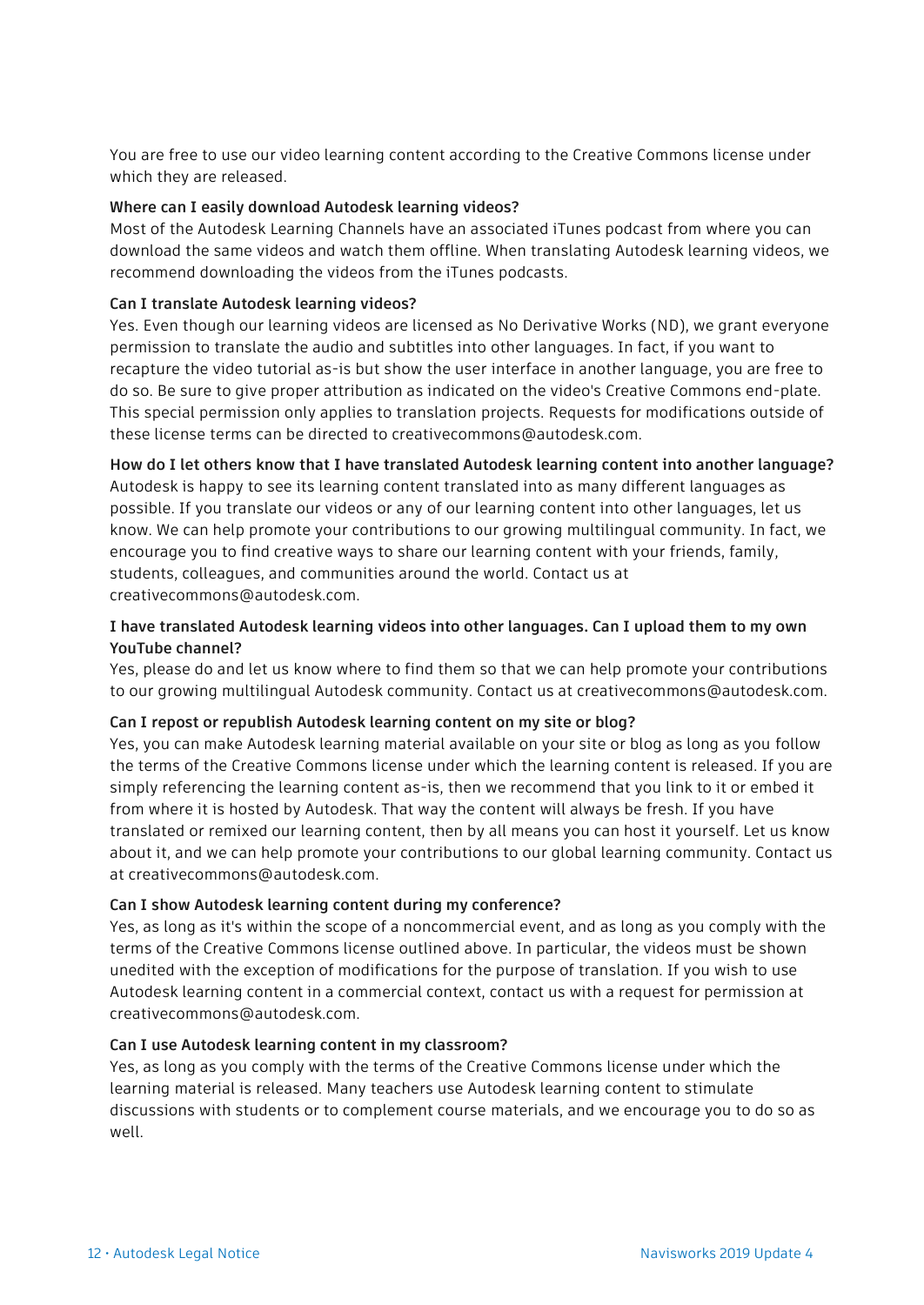#### **Can I re-edit and remix Autodesk video learning content?**

No, but for one exception. Our Creative Commons BY-NC-ND license clearly states that "derivative works" of any kind (edits, cuts, remixes, mashups, and so on) are not allowed without explicit permission from Autodesk. This is essential for preserving the integrity of our instructors' ideas. However, we do give you permission to modify our videos for the purpose of translating them into other languages.

#### **Can I re-edit and remix Autodesk downloadable 3D assets and footage?**

Yes. The Autodesk Learning Channels on YouTube provide downloadable 3D assets, footage, and other files for you to follow along with the video tutorials on your own time. This downloadable material is made available under a Creative Commons Attribution-NonCommercial-ShareAlike (CC BY-NC-SA) license. You can download these materials and experiment with them, but your remixes must give us credit as the original source of the content and be shared under the identical license terms.

#### **Can I use content from Autodesk online help to create new materials for a specific audience?**

Yes, if you want to help a specific audience learn how to optimize the use of their Autodesk software, there is no need to start from scratch. You can use, remix, or enrich the relevant help content and include it in your book, instructions, examples, or workflows you create, then Share-Alike with the community. Always be sure to comply with the terms of the Creative Commons license under which the learning content is released.

#### **What are the best practices for marking content with Creative Commons Licenses?**

When reusing a CC-licensed work (by sharing the original or a derivative based on the original), it is important to keep intact any copyright notice associated with the work, including the Creative Commons license being used. Make sure you abide by the license conditions provided by the licensor, in this case Autodesk, Inc.